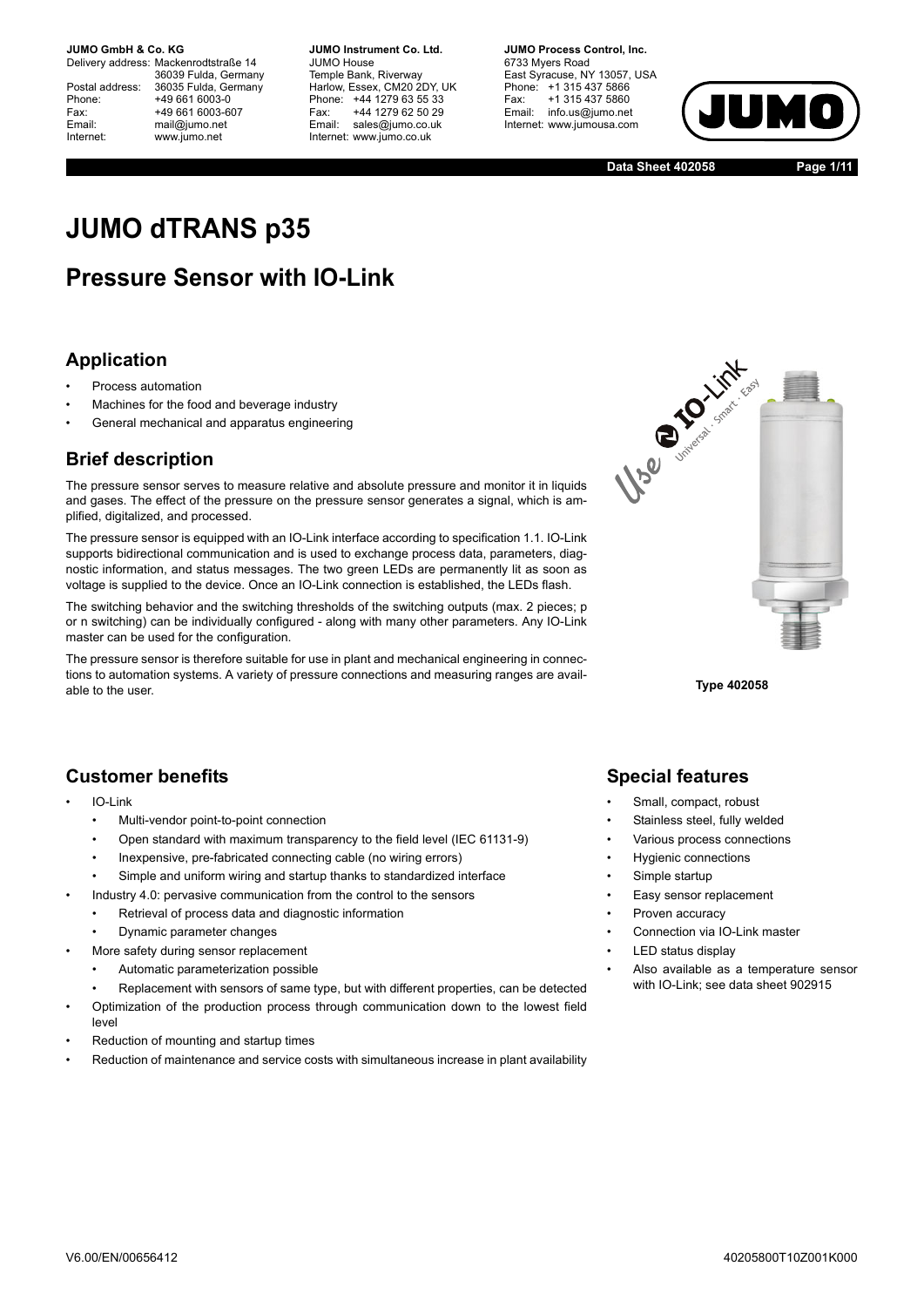Delivery address: Mackenrodtstraße 14 36039 Fulda, Germany<br>Postal address: 36035 Fulda, Germany Phone: +49 661 6003-0<br>
Fax: +49 661 6003-6<br>
Email: mail@jumo.net +49 661 6003-607 mail@jumo.net Internet: www.jumo.net

**JUMO Instrument Co. Ltd.** JUMO House Temple Bank, Riverway<br>Harlow, Essex, CM20 2DY, UK Phone: +44 1279 63 55 33<br>Fax: +44 1279 62 50 29 +44 1279 62 50 29 Email: sales@jumo.co.uk Internet: www.jumo.co.uk

**JUMO Process Control, Inc.** 6733 Myers Road East Syracuse, NY 13057, USA Phone: +1 315 437 5866<br>Fax: +1 315 437 5860 Email: info.us@jumo.net Internet: www.jumousa.com



**Data Sheet 402058 Page 2/11**

## **Technical data**

## **Input**

### **Measuring range and accuracy**

| Measuring range (MB)                       | Linearity <sup>a</sup> | Accuracy at        |                                      | Long-term         | Overload              | <b>Burst</b>  | Response of                 |                         |
|--------------------------------------------|------------------------|--------------------|--------------------------------------|-------------------|-----------------------|---------------|-----------------------------|-------------------------|
|                                            |                        | 20 °C <sup>d</sup> | -20 to +80 $^{\circ}$ C <sup>e</sup> | stabilityb        | capacity <sup>c</sup> | pres-<br>sure | MB under-<br>range          | MB over-<br>range       |
| Bar                                        | % MSP <sup>f</sup>     | % MSP              | % MSP                                | % MSP<br>per year | Bar                   | Bar           |                             |                         |
| $-400$ to $+400$ mbar<br>relative pressure | 0.3                    | 0.7                | 2.0                                  | $\leq 0.3$        | $\mathbf{1}$          | 1.5           | linear up to -<br>1.5 % MSP | linear up to<br>5 % MSP |
| -1 bar to $+1$ bar<br>relative pressure    | 0.3                    | 0.6                | 1.8                                  | $\leq 0.2$        | 4                     | 8             |                             |                         |
| -1 bar to $+2.5$ bar<br>relative pressure  | 0.3                    | 0.5                | 1.3                                  |                   | 16                    | 24            | Error<br>value:             | Error<br>value:         |
| -1 bar to $+5$ bar<br>relative pressure    | 0.3                    | 0.5                | 1.2                                  |                   | 40                    | 60            | $1.10^{37}$                 | $2.10^{37}$             |
| -1 bar to $+12$ bar<br>relative pressure   | 0.25                   | 0.5                | 1.0                                  |                   | 100                   | 150           |                             |                         |
| -1 bar to $+30$ bar<br>relative pressure   | 0.2                    | 0.5                | 1.0                                  |                   | 100                   | 150           |                             |                         |
| -1 bar to $+100$ bar<br>relative pressure  | 0.2                    | 0.5                | 1.0                                  |                   | 300                   | 400           |                             |                         |
| -1 bar to $+250$ bar<br>relative pressure  | 0.5                    | 0.7                | 1.2                                  |                   | 500                   | 2000          |                             |                         |
| -1 bar to $+400$ bar<br>relative pressure  | 0.5                    | 0.7                | 1.2                                  |                   | 800                   | 2000          |                             |                         |
| -1 bar to $+600$ bar<br>relative pressure  | 0.5                    | 0.7                | $1.2$                                |                   | 1200                  | 2500          |                             |                         |
| 0 bar to 1 bar<br>absolute pressure        | 0.3                    | 0.5                | 1.3                                  | $\leq 0.2$        | 4                     | 6             | <b>No</b><br>detection      |                         |
| 0 bar to 2.5 bar<br>absolute pressure      | 0.25                   | 0.5                | $1.2$                                |                   | 16                    | 24            |                             |                         |
| 0 bar to 5 bar<br>absolute pressure        | 0.25                   | 0.5                | 1.2                                  |                   | 40                    | 60            |                             |                         |
| 0 bar to 12 bar<br>absolute pressure       | 0.25                   | 0.5                | 1.0                                  |                   | 100                   | 150           |                             |                         |
| 0 bar to 30 bar<br>absolute pressure       | 0.2                    | 0.5                | 1.0                                  |                   | 100                   | 150           |                             |                         |
| 0 bar to 100 bar<br>absolute pressure      | 0.2                    | 0.5                | 1.0                                  |                   | 400                   | 400           |                             |                         |

<sup>a</sup> Linearity according to limit point setting.

b Reference conditions EN 61298-1.

<sup>c</sup> All pressure sensors are vacuum proof.

<sup>d</sup> Includes: linearity, hysteresis, repeatability, deviation of measuring range initial value, and measuring range end value.

<sup>e</sup> Includes: linearity, hysteresis, repeatability, deviation of measuring range initial value, measuring range end value, thermal effect on measuring<br>range start, and measuring span.

 $<sup>f</sup>$  MSP = measuring span</sup>

### **Signal processing**

Input filter **Input filter Input filter Input filter Input filter Input filter Input filter In**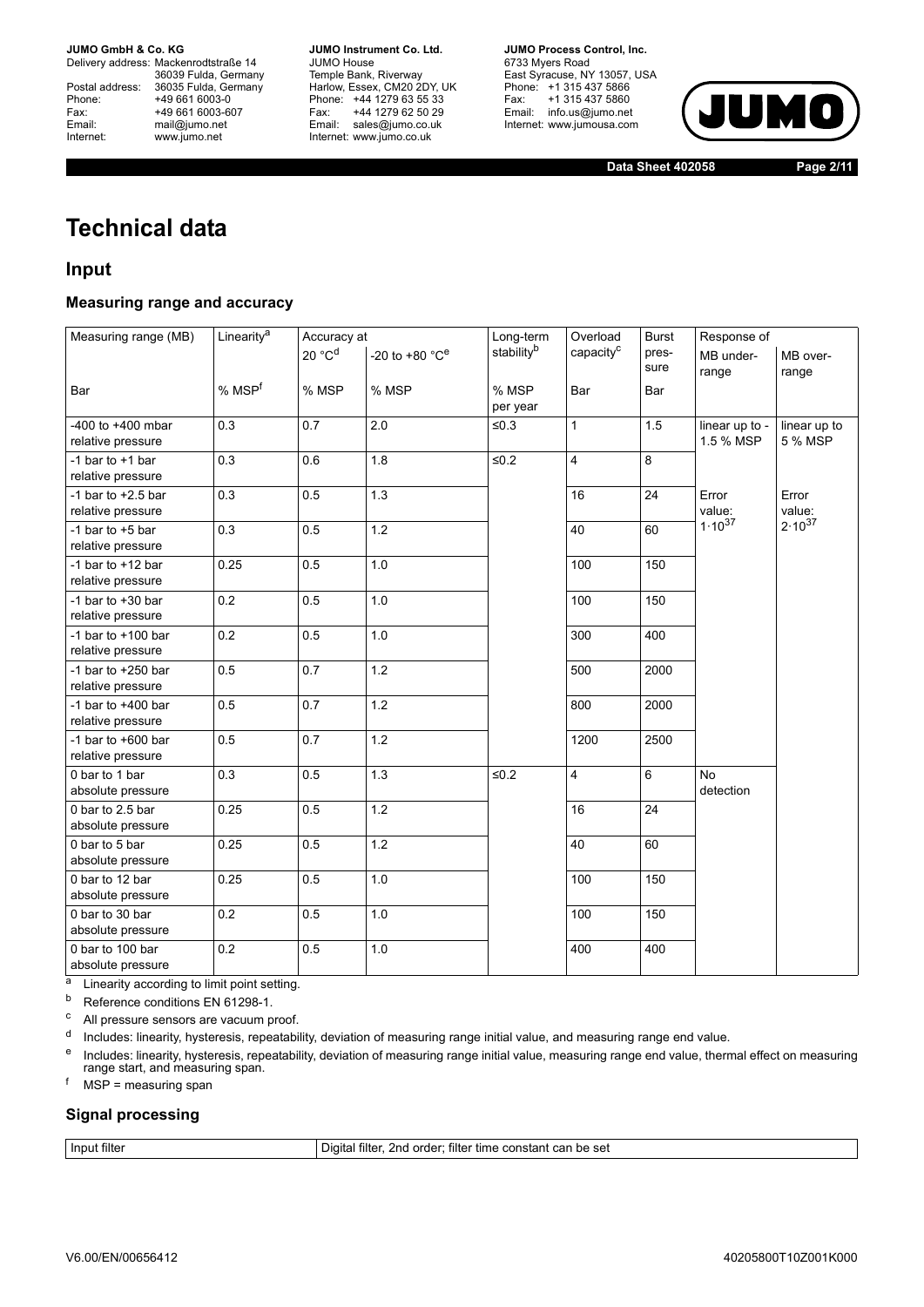Delivery address: Mackenrodtstraße 14 36039 Fulda, Germany<br>Postal address: 36035 Fulda, Germany Phone: +49 661 6003-0<br>
Fax: +49 661 6003-6<br>
Email: mail@jumo.net +49 661 6003-607 mail@jumo.net Internet: www.jumo.net

**JUMO Instrument Co. Ltd.** JUMO House Temple Bank, Riverway<br>Harlow, Essex, CM20 2DY, UK Phone: +44 1279 63 55 33<br>Fax: +44 1279 62 50 29 +44 1279 62 50 29 Email: sales@jumo.co.uk Internet: www.jumo.co.uk

**JUMO Process Control, Inc.** 6733 Myers Road East Syracuse, NY 13057, USA<br>Phone: +1 315 437 5866<br>Fax: +1 315 437 5860 Email: info.us@jumo.net Internet: www.jumousa.com



**Data Sheet 402058 Page 3/11**

### **Measuring circuit monitoring**

| Process data invalid      |                                                |
|---------------------------|------------------------------------------------|
| Measuring range overflow  | IO-Link event configurable;                    |
| Measuring range underflow | appears in the process value as an error value |
| Device hardware fault     |                                                |

### **Output**

| Number<br>1 output in IO-Link operation (output signal according to IO-Link communication standard version<br>1.1; see section "Interface", page 3)<br>2 outputs for switch operation (SIO mode; SIO = standard IO)<br>Switching functions configurable<br>Hysteresis function or window function<br>N/C or N/O contact<br>Output p switching (PNP) or n switching (NPN)<br>Switch-on/switch-off delay<br>Switching current<br>≤100 mA per output<br>≤2 $V$<br>Voltage drop at switching transistor<br>Yes (clocked)<br>Short-circuit proof<br>Reverse polarity protected<br>Yes<br><b>Current limiting</b><br>Yes<br><b>Hysteresis</b><br>Configurable<br>For hysteresis function<br>For window function<br>Fixed setting (symmetrical; $\pm 0.25$ % of the measuring range)<br>0 to 100 s<br>Switch-on, switch-off delay<br>Response time<br>Switching output<br>≤7 $ms$<br>IO-Link |                                  |  |
|---------------------------------------------------------------------------------------------------------------------------------------------------------------------------------------------------------------------------------------------------------------------------------------------------------------------------------------------------------------------------------------------------------------------------------------------------------------------------------------------------------------------------------------------------------------------------------------------------------------------------------------------------------------------------------------------------------------------------------------------------------------------------------------------------------------------------------------------------------------------------------------|----------------------------------|--|
|                                                                                                                                                                                                                                                                                                                                                                                                                                                                                                                                                                                                                                                                                                                                                                                                                                                                                       |                                  |  |
|                                                                                                                                                                                                                                                                                                                                                                                                                                                                                                                                                                                                                                                                                                                                                                                                                                                                                       |                                  |  |
|                                                                                                                                                                                                                                                                                                                                                                                                                                                                                                                                                                                                                                                                                                                                                                                                                                                                                       |                                  |  |
|                                                                                                                                                                                                                                                                                                                                                                                                                                                                                                                                                                                                                                                                                                                                                                                                                                                                                       |                                  |  |
|                                                                                                                                                                                                                                                                                                                                                                                                                                                                                                                                                                                                                                                                                                                                                                                                                                                                                       |                                  |  |
|                                                                                                                                                                                                                                                                                                                                                                                                                                                                                                                                                                                                                                                                                                                                                                                                                                                                                       |                                  |  |
|                                                                                                                                                                                                                                                                                                                                                                                                                                                                                                                                                                                                                                                                                                                                                                                                                                                                                       |                                  |  |
|                                                                                                                                                                                                                                                                                                                                                                                                                                                                                                                                                                                                                                                                                                                                                                                                                                                                                       |                                  |  |
|                                                                                                                                                                                                                                                                                                                                                                                                                                                                                                                                                                                                                                                                                                                                                                                                                                                                                       |                                  |  |
|                                                                                                                                                                                                                                                                                                                                                                                                                                                                                                                                                                                                                                                                                                                                                                                                                                                                                       |                                  |  |
|                                                                                                                                                                                                                                                                                                                                                                                                                                                                                                                                                                                                                                                                                                                                                                                                                                                                                       |                                  |  |
|                                                                                                                                                                                                                                                                                                                                                                                                                                                                                                                                                                                                                                                                                                                                                                                                                                                                                       |                                  |  |
|                                                                                                                                                                                                                                                                                                                                                                                                                                                                                                                                                                                                                                                                                                                                                                                                                                                                                       |                                  |  |
|                                                                                                                                                                                                                                                                                                                                                                                                                                                                                                                                                                                                                                                                                                                                                                                                                                                                                       |                                  |  |
|                                                                                                                                                                                                                                                                                                                                                                                                                                                                                                                                                                                                                                                                                                                                                                                                                                                                                       |                                  |  |
|                                                                                                                                                                                                                                                                                                                                                                                                                                                                                                                                                                                                                                                                                                                                                                                                                                                                                       |                                  |  |
|                                                                                                                                                                                                                                                                                                                                                                                                                                                                                                                                                                                                                                                                                                                                                                                                                                                                                       |                                  |  |
|                                                                                                                                                                                                                                                                                                                                                                                                                                                                                                                                                                                                                                                                                                                                                                                                                                                                                       |                                  |  |
|                                                                                                                                                                                                                                                                                                                                                                                                                                                                                                                                                                                                                                                                                                                                                                                                                                                                                       |                                  |  |
|                                                                                                                                                                                                                                                                                                                                                                                                                                                                                                                                                                                                                                                                                                                                                                                                                                                                                       | $\leq$ 7 ms + IO-Link cycle time |  |

### **Interface**

| Communication interface             | IO-Link device V 1.1, downward compatible to V 1.0                                                                               |  |  |
|-------------------------------------|----------------------------------------------------------------------------------------------------------------------------------|--|--|
| Data transfer rate (baud rate)      | COM 3 (230.4 kBaud)                                                                                                              |  |  |
| Max. cable length                   | 20 m. unshielded                                                                                                                 |  |  |
| Min. cycle time                     | 2 ms                                                                                                                             |  |  |
| <b>IO Device Description (IODD)</b> | Depending on the ordered input range; available on the manufacturer's website www.jumo.de or<br>at http://ioddfinder.io-link.com |  |  |

## **Electrical data**

| Voltage supply       |                                                 |
|----------------------|-------------------------------------------------|
| In IO-Link operation | DC 18 to 32 V                                   |
| In switch operation  | DC 9.6 to 32 V                                  |
| Nominal voltage      | DC 24 V                                         |
| Current consumption  |                                                 |
| In idle mode         | ≤10 mA                                          |
| In IO-Link operation | ≤12 mA                                          |
| In switch operation  | $\leq$ 250 mA (with 2 switching outputs)        |
| Electrical safety    | Protection rating III according to DIN EN 61140 |
| Intended use         | Pressure measurement in industrial plants       |

The auxiliary energy of the pressure sensor must meet SELV requirements; optionally, an energy-limited current circuit according to section 9.3 of DIN EN 61010-1 and UL 61010-1 can be used.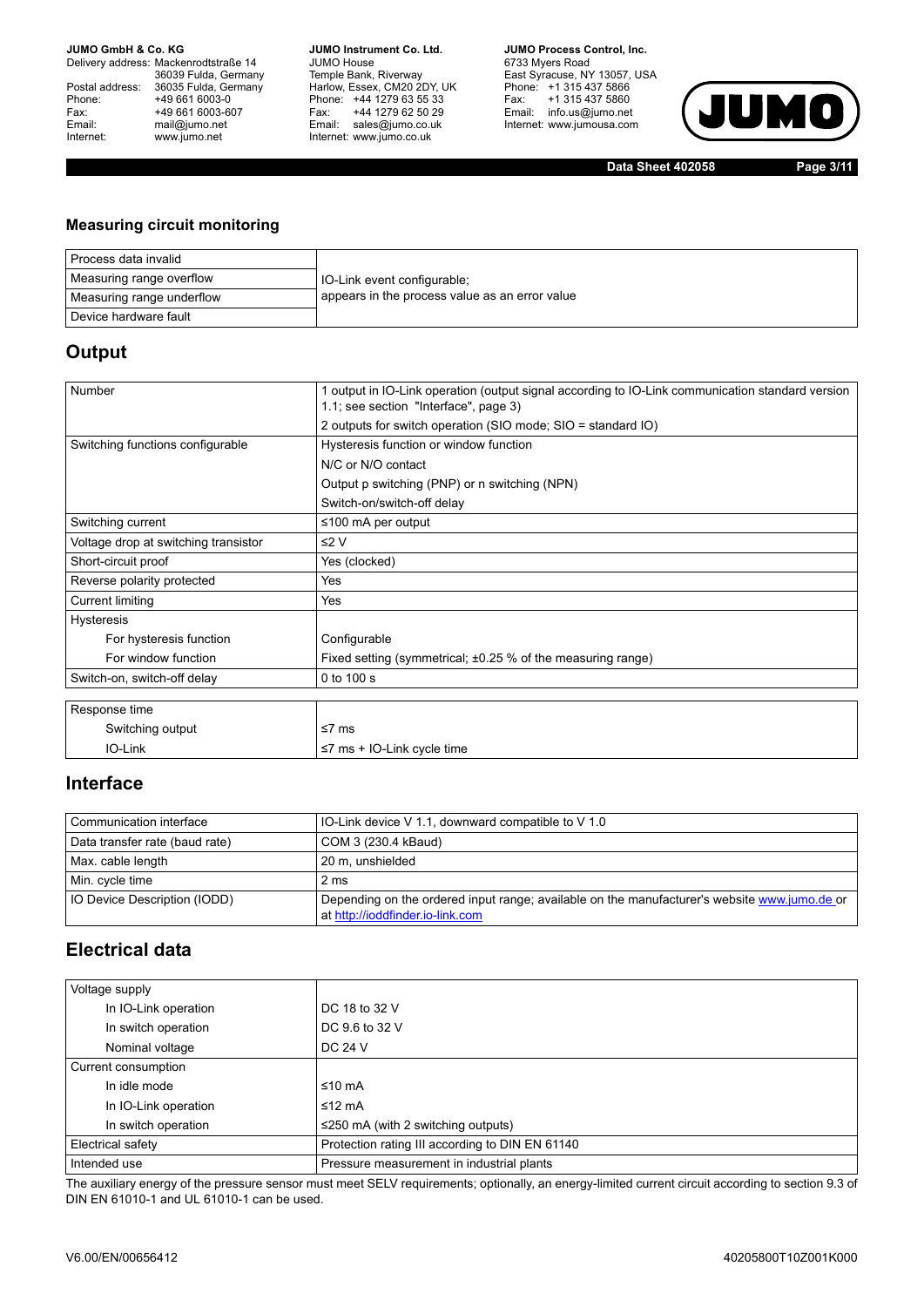Delivery address: Mackenrodtstraße 14 36039 Fulda, Germany<br>Postal address: 36035 Fulda, Germany Phone: +49 661 6003-0<br>
Fax: +49 661 6003-6<br>
Email: mail@jumo.net +49 661 6003-607 Email: mail@jumo.net<br>Internet: www.iumo.net www.jumo.net

**JUMO Instrument Co. Ltd.** JUMO House Temple Bank, Riverway<br>Harlow, Essex, CM20 2DY, UK Phone: +44 1279 63 55 33<br>Fax: +44 1279 62 50 29 Fax: +44 1279 62 50 29<br>Email: sales@jumo.co.uk Internet: www.jumo.co.uk

**JUMO Process Control. Inc.** 6733 Myers Road East Syracuse, NY 13057, USA<br>Phone: +1 315 437 5866<br>Fax: +1 315 437 5860 Email: info.us@jumo.net Internet: www.jumousa.com



**Data Sheet 402058 Page 4/11**

## **Mechanical features**

| <b>Materials</b>      |                                                          |
|-----------------------|----------------------------------------------------------|
| Sensor                | Stainless steel (membrane: 1.4435, welding ring: 1.4404) |
| High-pressure sensor  | Stainless steel 1.4548 (for pressure ranges > 100 bar)   |
| Process connection    | Stainless steel 316L (1.4404 or 1.4571)                  |
| Housing               | Stainless steel 304 (1.4301)                             |
| Installation position | Any                                                      |
| Calibration position  | Device upright, process connection at the bottom         |
| Weight                | Approx. 160 q                                            |

### **Environmental influences**

| Admissible temperatures           |                                                                                     |
|-----------------------------------|-------------------------------------------------------------------------------------|
| Medium                            | -40 °C to +125 °C                                                                   |
| Ambient temperature               | -40 to $+85$ °C (Ambient temperature range of the head)                             |
| Storage                           | -40 to +85 $^{\circ}$ C                                                             |
| Resistance to climatic conditions |                                                                                     |
| During operation                  | $\leq$ 100 % relative humidity without condensation on the outer skin of the device |
| During storage                    | $\leq 90$ % relative humidity without condensation                                  |
| Climate class                     | 3K7 according to DIN EN 60721-3-3                                                   |
| Admissible mechanical load        |                                                                                     |
| Vibration resistance              | 10 g, at 10 to 2000 Hz according to DIN EN 60068-2-6                                |
| Shock resistance                  | 20 g for 11 ms according to DIN EN 60068-2-27                                       |
|                                   | 50 g for 1 ms according to DIN EN 60068-2-27                                        |
| Process media                     | Liquid and gaseous media                                                            |
| Protection type                   | According to DIN EN 60529                                                           |
| With absolute pressure version    | IP65/IP67                                                                           |
| With relative pressure version    | IP <sub>65</sub>                                                                    |
| Electromagnetic compatibility     | According to DIN EN 61326-2-3                                                       |
| Interference emission             | Class $B^a$                                                                         |
| Interference immunity             | Industrial requirement                                                              |

<sup>a</sup> The product is suitable for industrial use as well as for households and small businesses.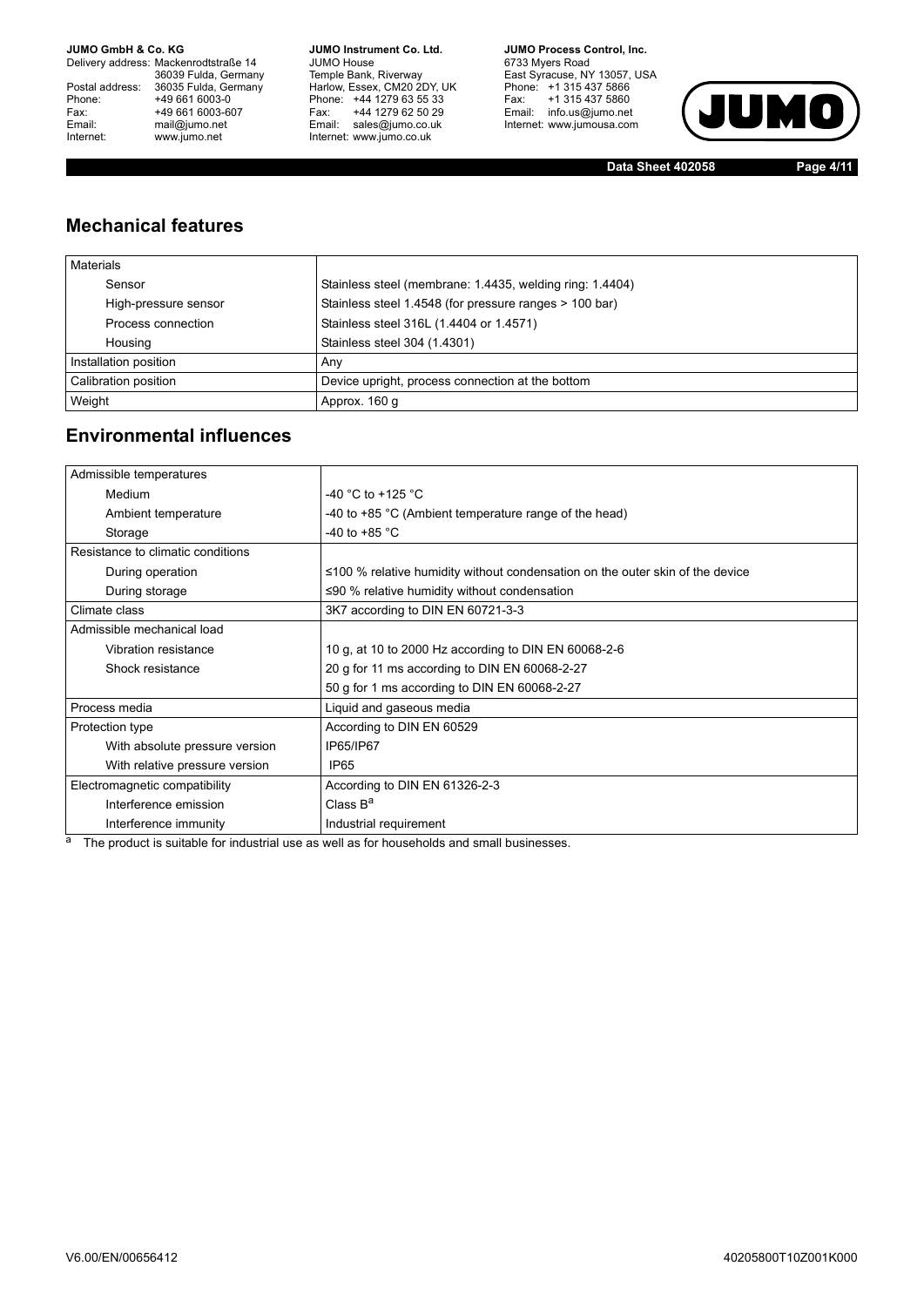Delivery address: Mackenrodtstraße 14 36039 Fulda, Germany<br>Postal address: 36035 Fulda, Germany Phone: +49 661 6003-0<br>
Fax: +49 661 6003-6<br>
Email: mail@jumo.net +49 661 6003-607 mail@jumo.net Internet: www.jumo.net

**JUMO Instrument Co. Ltd.** JUMO House Temple Bank, Riverway<br>Harlow, Essex, CM20 2DY, UK Phone: +44 1279 63 55 33<br>Fax: +44 1279 62 50 29 Fax: +44 1279 62 50 29<br>Email: sales@jumo.co.uk sales@jumo.co.uk Internet: www.jumo.co.uk

**JUMO Process Control. Inc.** 6733 Myers Road East Syracuse, NY 13057, USA<br>Phone: +1 315 437 5866<br>Fax: +1 315 437 5860 Email: info.us@jumo.net Internet: www.jumousa.com



**Data Sheet 402058 Page 5/11**

## **Dimensions**





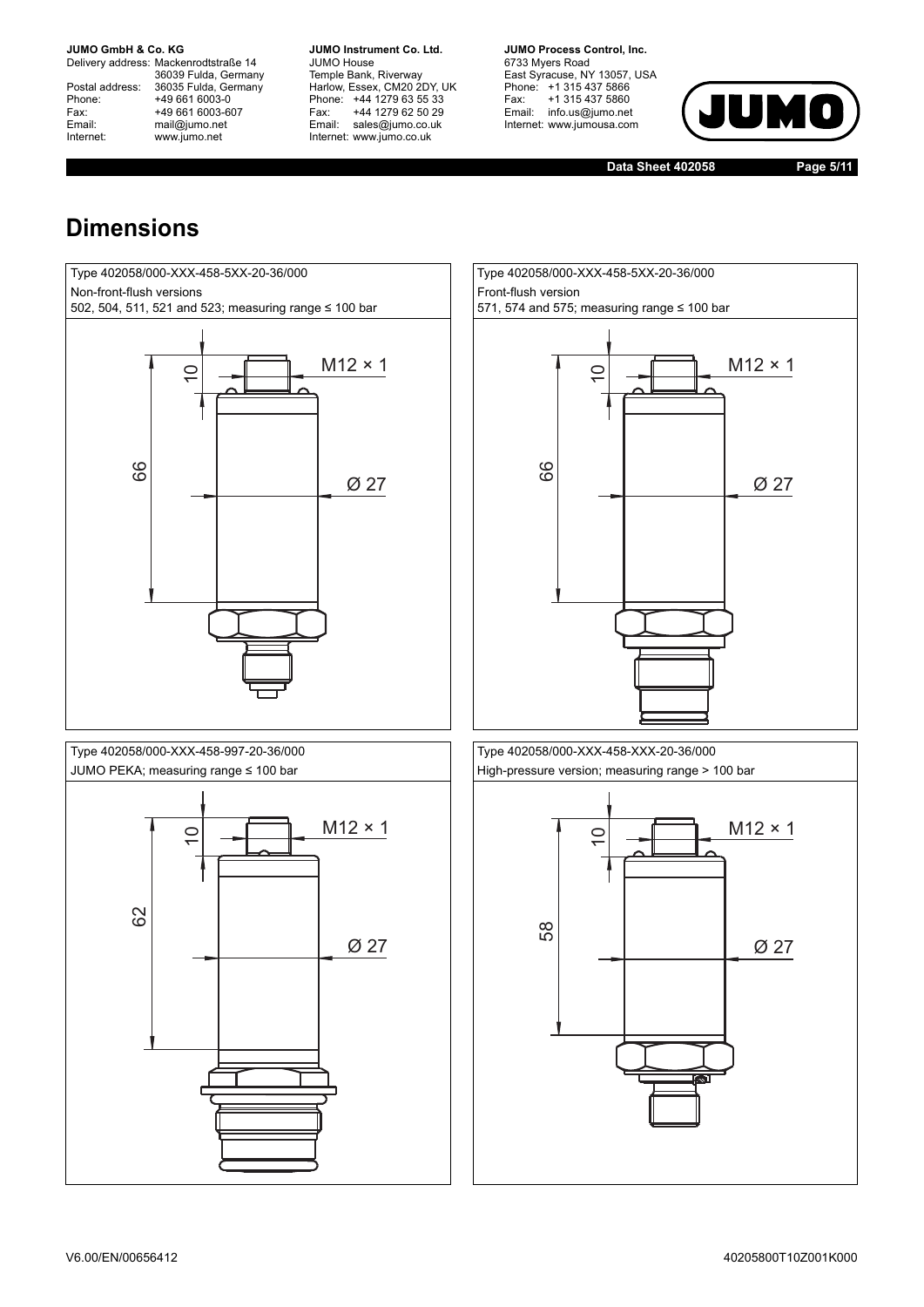Delivery address: Mackenrodtstraße 14 36039 Fulda, Germany<br>Postal address: 36035 Fulda, Germany Phone: +49 661 6003-0<br>
Fax: +49 661 6003-6<br>
Email: mail@jumo.net +49 661 6003-607 mail@jumo.net Internet: www.jumo.net

**JUMO Instrument Co. Ltd.** JUMO House Temple Bank, Riverway<br>Harlow, Essex, CM20 2DY, UK Phone: +44 1279 63 55 33<br>Fax: +44 1279 62 50 29 Fax: +44 1279 62 50 29<br>Email: sales@iumo.co.uk sales@jumo.co.uk Internet: www.jumo.co.uk

**JUMO Process Control, Inc.** 6733 Myers Road East Syracuse, NY 13057, USA Phone: +1 315 437 5866<br>Fax: +1 315 437 5860 +1 315 437 5860 Email: info.us@jumo.net Internet: www.jumousa.com



**Data Sheet 402058 Page 6/11**

#### **Process connections**



W O-ring 15.1 × 1.6 W O-ring 20.35 × 1.78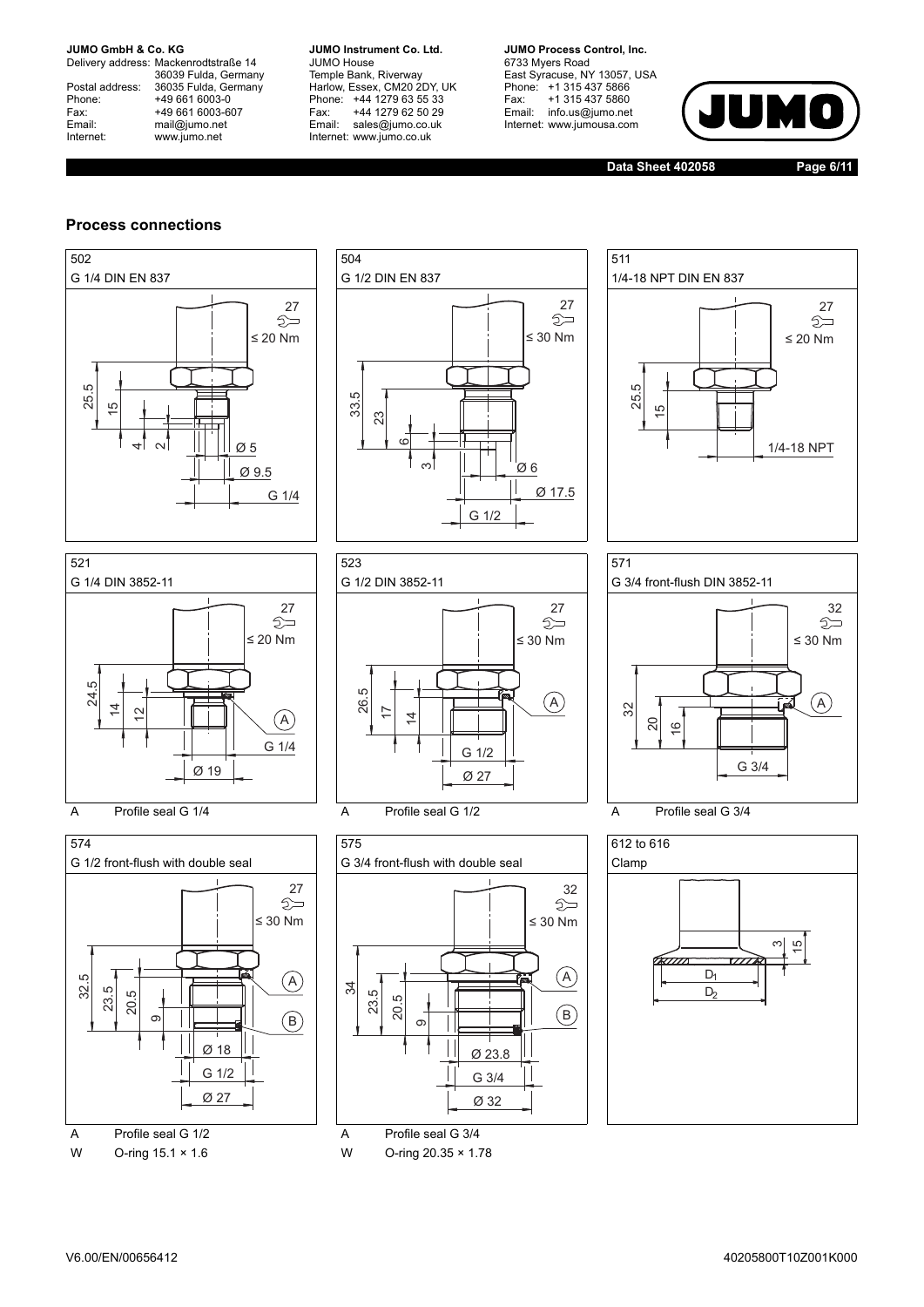Delivery address: Mackenrodtstraße 14 36039 Fulda, Germany<br>Postal address: 36035 Fulda, Germany Phone: +49 661 6003-0<br>
Fax: +49 661 6003-6<br>
Email: mail@jumo.net +49 661 6003-607 Email: mail@jumo.net<br>Internet: www.iumo.net www.jumo.net

**JUMO Instrument Co. Ltd.** JUMO House Temple Bank, Riverway<br>Harlow, Essex, CM20 2DY, UK Phone: +44 1279 63 55 33<br>Fax: +44 1279 62 50 29 +44 1279 62 50 29 Email: sales@jumo.co.uk Internet: www.jumo.co.uk

**JUMO Process Control, Inc.** 6733 Myers Road East Syracuse, NY 13057, USA<br>Phone: +1 315 437 5866<br>Fax: +1 315 437 5860  $P$ <sup>1</sup> 313 437 3000<br>Email: info.us@jumo.net Internet: www.jumousa.com



**Data Sheet 402058 Page 7/11**



A O-ring  $26 \times 2.5$ 

W O-ring 21 × 2.5

Hygienic process connection for adapter system JUMO PEKA (data sheet 409711)

| Process    | <b>DN</b> | DN             | Nominal size | $ØD_1$ | ØD <sub>2</sub> |
|------------|-----------|----------------|--------------|--------|-----------------|
| connection | DIN 32676 | (Zoll)         | ISO 2852     |        |                 |
| 612        | 10        |                | 12           | 27.5   | 34              |
|            | 15        |                | 12.7         |        |                 |
|            | 20        |                | 17.2         |        |                 |
|            |           |                | 21.3         |        |                 |
| 613        | 25        | 4%             | 25           | 43.5   | 50.5            |
|            | 32        | $1.5^{\circ}$  | 33.7         |        |                 |
|            | 40        |                | 38           |        |                 |
| 616        | 50        | 2 <sup>u</sup> | 40           | 56.5   | 64              |
|            |           |                | 51           |        |                 |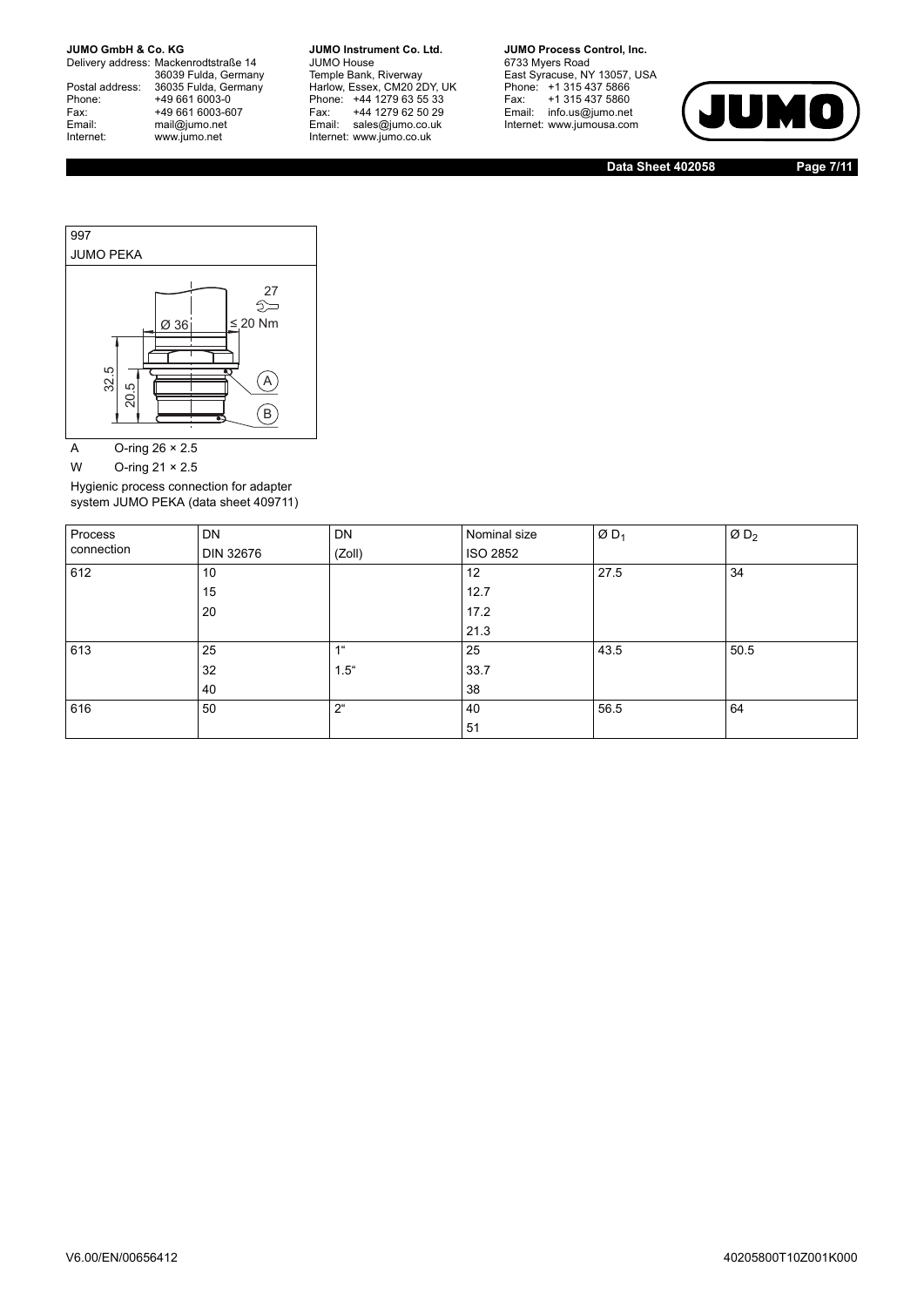Delivery address: Mackenrodtstraße 14 36039 Fulda, Germany Postal address: 36035 Fulda, Germany<br>Phone: +49 661 6003-0 Phone: +49 661 6003-0<br>
Fax: +49 661 6003-6<br>
Email: mail@jumo.net +49 661 6003-607 mail@jumo.net Internet: www.jumo.net

**JUMO Instrument Co. Ltd.** JUMO House Temple Bank, Riverway<br>Harlow, Essex, CM20 2DY, UK Phone: +44 1279 63 55 33<br>Fax: +44 1279 62 50 29 +44 1279 62 50 29 Email: sales@jumo.co.uk Internet: www.jumo.co.uk

**JUMO Process Control, Inc.** 6733 Myers Road East Syracuse, NY 13057, USA Phone: +1 315 437 5866<br>Fax: +1 315 437 5860 Email: info.us@jumo.net Internet: www.jumousa.com



**Data Sheet 402058 Page 8/11**

## **Connection diagram**

The connection diagram in the data sheet provides preliminary information about the connection options. For the electrical connection, only use the installation instructions or the operating manual. The knowledge and the correct technical compliance with the safety information and warnings contained in these documents are mandatory for mounting, electrical connection, and startup as well as for safety during operation.

| <b>Connection</b>                          | <b>Terminal assignment</b>                 |                                                                                                                                |
|--------------------------------------------|--------------------------------------------|--------------------------------------------------------------------------------------------------------------------------------|
|                                            |                                            | $\frac{BN}{C}$ OL+<br>$\frac{WH}{C}$ o I/Q (OUT2)<br>$\frac{\text{BE}}{\text{BE}}$ C/Q (IO-Link/OUT1)<br>$\underline{BU}$ O L- |
|                                            | M12 x 1 round plug (A-coded, non-rotating) |                                                                                                                                |
| <b>Switch operation</b>                    |                                            |                                                                                                                                |
| Voltage supply <sup>a</sup> DC 9.6 to 32 V | 1 BN (brown) <sup>b</sup><br>3 BU (blue)   | $L+$<br>L-                                                                                                                     |
| Switching output 1                         | 4 BK (black)                               | $C/Q = OUT1$                                                                                                                   |
| Switching output 2                         | 2 WH (white)                               | $I/Q = OUT2$                                                                                                                   |
| IO-Link operation                          |                                            |                                                                                                                                |
| Voltage supply <sup>a</sup> DC 18 to 32 V  | 1 BN (brown)<br>3 BU (blue)                | $L+$<br>$L -$                                                                                                                  |
| IO-Link                                    | 4 BK (black)                               | $C/Q = IO-Link$                                                                                                                |
| Switching output 2                         | 2 WH (white)                               | $I/Q = OUT2$                                                                                                                   |
| <b>Potential equalization</b>              |                                            |                                                                                                                                |
| Functional bonding conductor FBC           | $\overline{H}$                             |                                                                                                                                |

<sup>a</sup> The auxiliary energy of the pressure sensor must meet SELV requirements; optionally, an energy-limited current circuit according to section 9.3 of DIN EN 61010-1 and UL 61010-1 can be used.

<sup>b</sup> The colour coding is **only** valid for A-coded standard cables!

<sup>c</sup> The pressure sensor must be connected to the plant's potential equalization system via the process connection.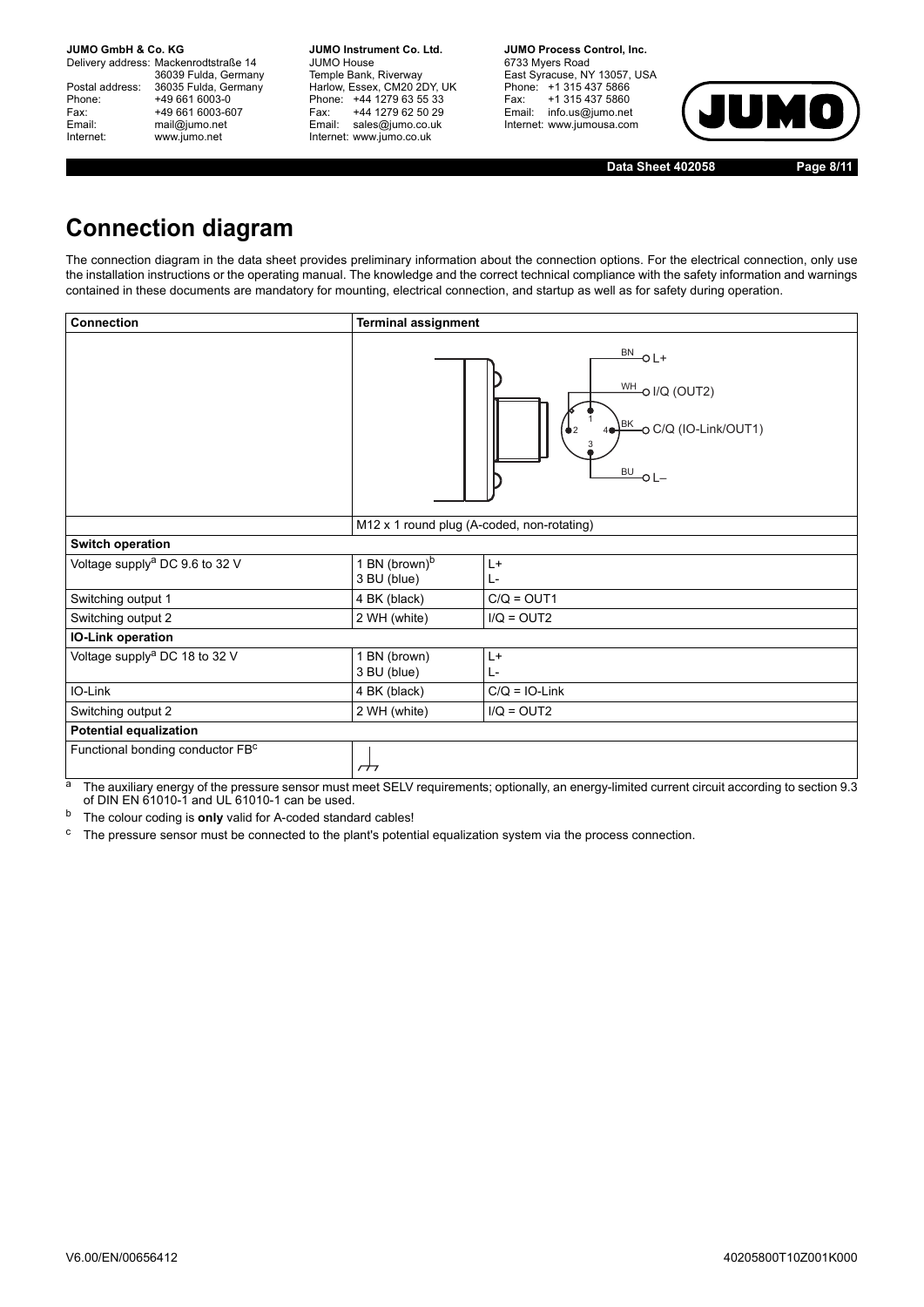Delivery address: Mackenrodtstraße 14 36039 Fulda, Germany<br>Postal address: 36035 Fulda, Germany Phone: +49 661 6003-0<br>
Fax: +49 661 6003-6<br>
Email: mail@jumo.net +49 661 6003-607 Email: mail@jumo.net<br>Internet: www.iumo.net www.jumo.net

**JUMO Instrument Co. Ltd.** JUMO House Temple Bank, Riverway<br>Harlow, Essex, CM20 2DY, UK Phone: +44 1279 63 55 33<br>Fax: +44 1279 62 50 29 +44 1279 62 50 29 Email: sales@jumo.co.uk Internet: www.jumo.co.uk

**JUMO Process Control. Inc.** 6733 Myers Road East Syracuse, NY 13057, USA<br>Phone: +1 315 437 5866<br>Fax: +1 315 437 5860 Email: info.us@jumo.net Internet: www.jumousa.com



**Data Sheet 402058 Page 9/11**

## **Connection examples**

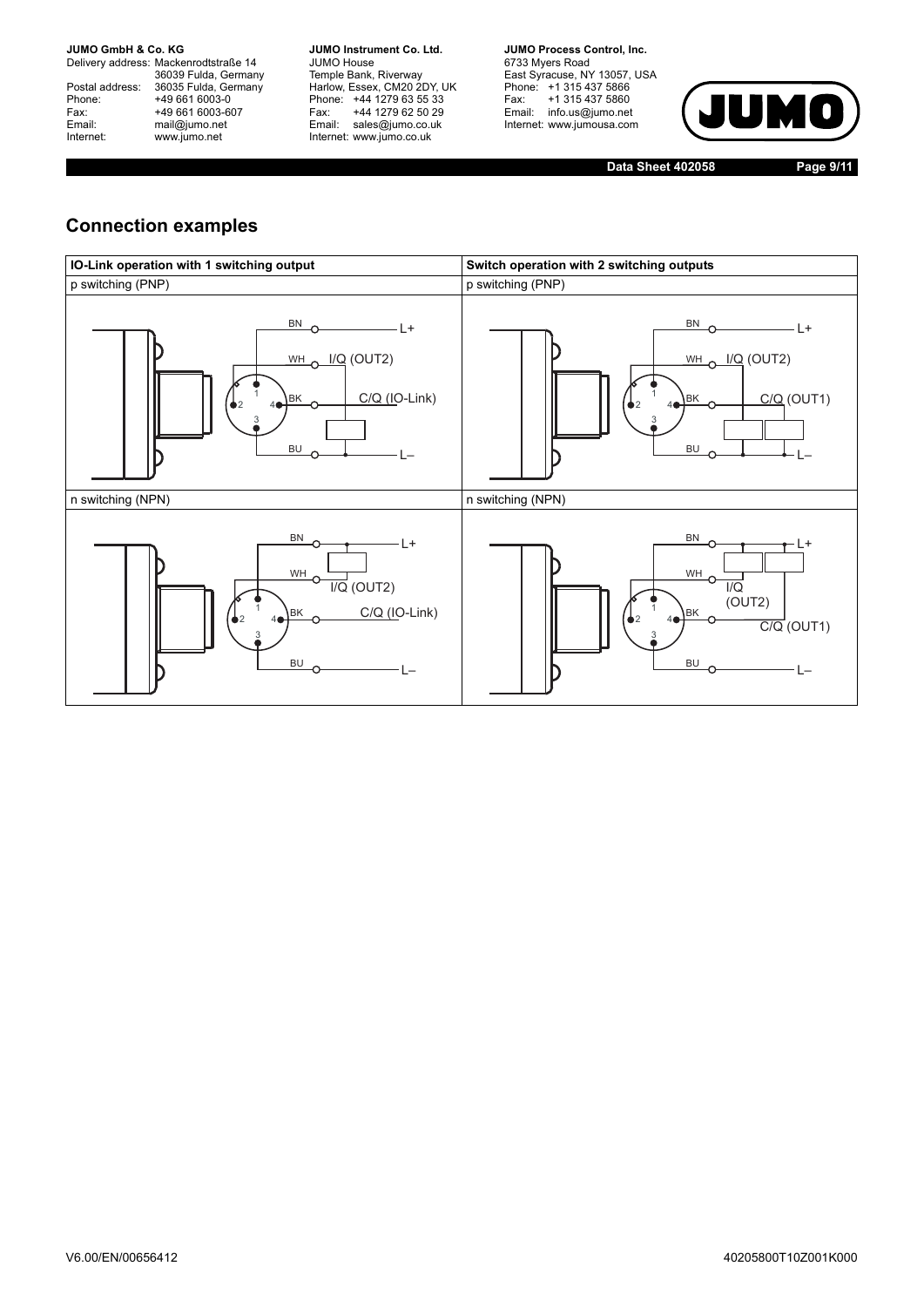Delivery address: Mackenrodtstraße 14 36039 Fulda, Germany<br>Postal address: 36035 Fulda, Germany Phone: +49 661 6003-0<br>
Fax: +49 661 6003-6<br>
Email: mail@jumo.net +49 661 6003-607 Email: mail@jumo.net<br>Internet: www.iumo.net www.jumo.net

**JUMO Instrument Co. Ltd.** JUMO House Temple Bank, Riverway<br>Harlow, Essex, CM20 2DY, UK Phone: +44 1279 63 55 33<br>Fax: +44 1279 62 50 29 +44 1279 62 50 29 Email: sales@jumo.co.uk Internet: www.jumo.co.uk

**JUMO Process Control, Inc.** 6733 Myers Road East Syracuse, NY 13057, USA<br>Phone: +1 315 437 5866<br>Fax: +1 315 437 5860  $P$ <sup>1</sup> 313 437 3000<br>Email: info.us@jumo.net Internet: www.jumousa.com



**Data Sheet 402058 Page 10/11**

## **Order details**

|        | (1) | <b>Basic type</b>                                              |  |
|--------|-----|----------------------------------------------------------------|--|
| 402058 |     | JUMO dTRANS p35 - pressure sensor with IO-Link                 |  |
|        | (2) | <b>Basic type extension</b>                                    |  |
| 000    |     | None                                                           |  |
| 999    |     | Special version                                                |  |
|        | (3) | Input                                                          |  |
| 447    |     | -400 to +400 mbar relative pressure                            |  |
| 449    |     | -1 bar to +1 bar relative pressure                             |  |
| 473    |     | -1 bar to +2.5 bar relative pressure                           |  |
| 482    |     | -1 bar to +5 bar relative pressure                             |  |
| 526    |     | -1 bar to +12 bar relative pressure                            |  |
| 527    |     | -1 bar to +30 bar relative pressure                            |  |
| 515    |     | -1 bar to +100 bar relative pressure                           |  |
| 508    |     | -1 bar to +250 bar relative pressure                           |  |
| 509    |     | -1 bar to +400 bar relative pressure                           |  |
| 516    |     | -1 bar to +600 bar relative pressure                           |  |
| 488    |     | 0 bar to 1 bar absolute pressure                               |  |
| 490    |     | 0 bar to 2.5 bar absolute pressure                             |  |
| 500    |     | 0 bar to 5 bar absolute pressure                               |  |
| 501    |     | 0 bar to 12 bar absolute pressure                              |  |
| 503    |     | 0 bar to 30 bar absolute pressure                              |  |
| 507    |     | 0 bar to 100 bar absolute pressure                             |  |
|        | (4) | Output                                                         |  |
| 458    |     | IO-Link measured value transmission, including digital output  |  |
|        | (5) | <b>Process connection</b>                                      |  |
| 502    |     | G 1/4 DIN EN 837                                               |  |
| 504    |     | G 1/2 DIN EN 837                                               |  |
| 511    |     | 1/4-18 NPT DIN EN 837                                          |  |
| 521    |     | G 1/4 DIN 3852-11                                              |  |
| 523    |     | G 1/2 DIN 3852-11                                              |  |
| 571    |     | G 3/4 front-flush DIN EN ISO 228-1 <sup>a</sup>                |  |
| 574    |     | G 1/2 front-flush with double seal <sup>a</sup>                |  |
| 575    |     | G 3/4 front-flush with double seal <sup>a</sup>                |  |
| 612    |     | Clamp DN 10/15/20 according to DIN 32676 <sup>b</sup>          |  |
| 613    |     | Clamp DN 25/32/40 according to DIN 32676 <sup>b</sup>          |  |
| 616    |     | Clamp DN 50 (2") according to DIN 32676 <sup>b</sup>           |  |
| 997    |     | JUMO PEKA hygienic process connection <sup>a</sup>             |  |
| 999    |     | Other process connections upon request                         |  |
|        | (6) | <b>Process connection material</b>                             |  |
| 20     |     | Stainless steel 316L                                           |  |
|        | (7) | <b>Electrical connection</b>                                   |  |
| 36     |     | Round plug M12 × 1                                             |  |
|        | (8) | <b>Extra code</b>                                              |  |
| 000    |     | None                                                           |  |
| 100    |     | Customer-specific configuration (specifications in plain text) |  |
| 591    |     | Restrictor in the pressure channel <sup>c</sup>                |  |
| 631    |     | Improved moisture and vibration protection                     |  |

 $\frac{a}{a}$  The process connection can only be supplied for inputs (measuring range) up to 100 bar.<br><sup>b</sup> The process connections 612, 613 and 616 are only available for mesuring span up to 25

The process connections 612, 613 and 616 are only available for mesuring span up to 25 bar.

<sup>c</sup> Restrictor only for non-front-flush process connections.